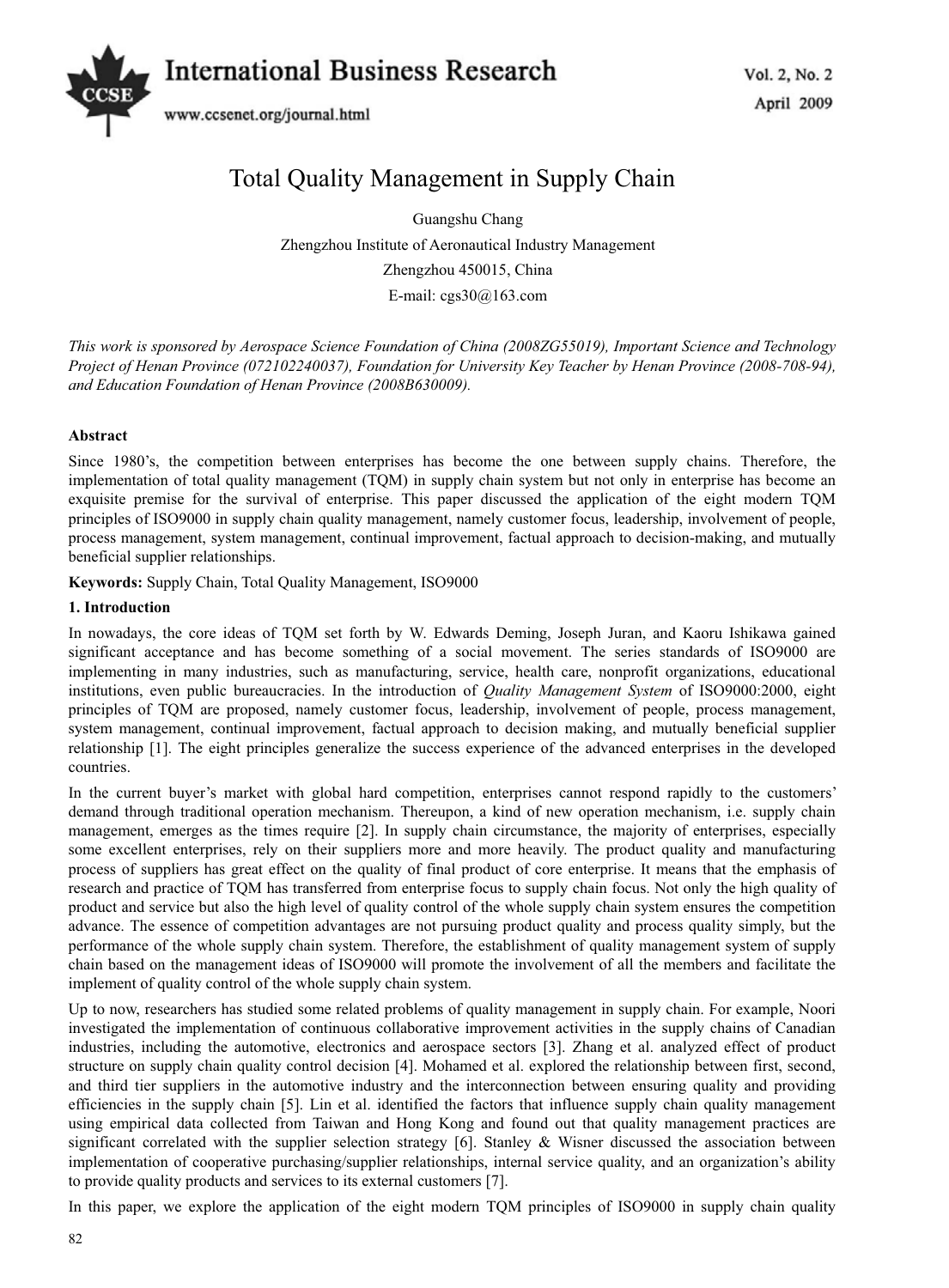management, namely customer focus, leadership, involvement of people, process management, system management, continual improvement, factual approach to decision-making, and mutually beneficial supplier relationships, so as to promote the improvement of operation efficiency and competition advantage of the whole supply chain system.

# **2. Supply chain quality management based on the TQM principles**

#### *2.1 Customer focus*

Customer focus is the core principle and idea of TQM because quality effort comes of customer's needs and ends with customer's acceptance. In supply chain circumstance, customer includes not only the end user but also many in-between users, such as suppliers, manufacturers, sellers, etc. However, more than half of the quality problems in supply chain are resulted by specifications because of the inadequate communications between the members of supply chain. In many cases, the procurement specifications released by buyers are equivocal while suppliers dare not to argue against buyers on the specifications in the bidding process [3]. Therefore, the core enterprise must pay attention to the needs and expectation of end users, and all the members of supply chain must pay attention to the needs and expectation of their backward users. The needs and expectation of end users should be deployed layer upon layer in the whole supply chain system. The end users will satisfy if all the member of supply chain can satisfy the needs of their backward users. Moreover, the operation efficiency of supply chain system can be improved through the satisfaction level of the end users. In supply chain quality management, some traditional tools of TQM are also effective. For example, we can use Quality Function Deployment (QFD) to identify the distinct and potential needs and preferences of users, use Fishbone Chart to investigate the factors affecting the satisfaction level of users and then use Pareto Chart to find out the key factors.

# *2.2 Leadership*

The effective of quality management depend on the effective of leadership because quality effort can get actual effect only with the recognition and support of the leadership. In supply chain circumstance, the core enterprise play as the leadership since it establishes the development strategy and operation targets of supply chain affect the actual efficiency and effectiveness of the quality effort of all the other members. Therefore, the core enterprise must act as leadership to consider adequately the needs and expectation of the other members, establish a clear, realizable and coincident holistic target, and then lead and inspire the other members to strive jointly for the target. At the same time, the core enterprise should foster more leaders of TQM in each layer of supply chain and make them take their responsibility zealously.

# *2.3 Involvement of people*

The exertion of enthusiasm and creativity of all the employees is the precondition of the actual effect of quality management. In supply chain circumstance, an up-and-coming excelsior work atmosphere should be established to inspire the enthusiasm and creativity of the employees of all the members. Each employee should understand his/her role and responsibility in the supply chain system, solve the problems forwardly as mastership, and learn the principles, skills and technologies of TQM and ISO9000. Here, we can foster the ethos of self-motion and self-knowledge in supply chain through 5S, i.e. seiri, seiton, seiso, seiketsu, and shitshke. Furthermore, we can make all the employees participate into supply chain quality management and strive for the satisfaction of users jointly through the establishment of QC teams that cross function or even enterprise.

#### *2.4 Process management*

The focus of modern quality view is the process quality management but not the product itself of traditional quality view. It is the requirement of the quality management system of ISO9004:2000 and the essential difference of modern and traditional quality view. In each step of supply chain, there are many correlative processes, such as procurement, logistics, production, inventory, selling, service, etc. These processes have their own independent objectives and programs. There are usually conflicts among the objectives and programs. Therefore, the processes and their mutual effects should be identified and managed to ensure the harmonious operation of supply chain. Then, all the processes, especially the key processes, can realize high quality, i.e. small variation, small waste, and more increment, through the continuous improvement and total quality control in all the nodes of supply chain system, as shown in Figure 1.

#### Insert Figure 1 Here.

#### *2.5 System management*

The application of system approach in quality management is to view the quality management system as a big and holistic system, identify and manage the sub-systems respectively. Then, the coordinated effect and mutual promotion among the sub-systems will make the whole effect greater than the sum of the improvement of each sub-system and improve the validity and efficiency of the realization of final targets [8]. In supply chain circumstance, enterprise should confirm the mutual dependence relationship among the processes in supply chain system, break the boundary among supply chain members, construct and integrate the processes in supply chain system. Then, many well operation sub-systems can be constructed to collocate the resources rationally among the sub-systems. Finally, the whole supply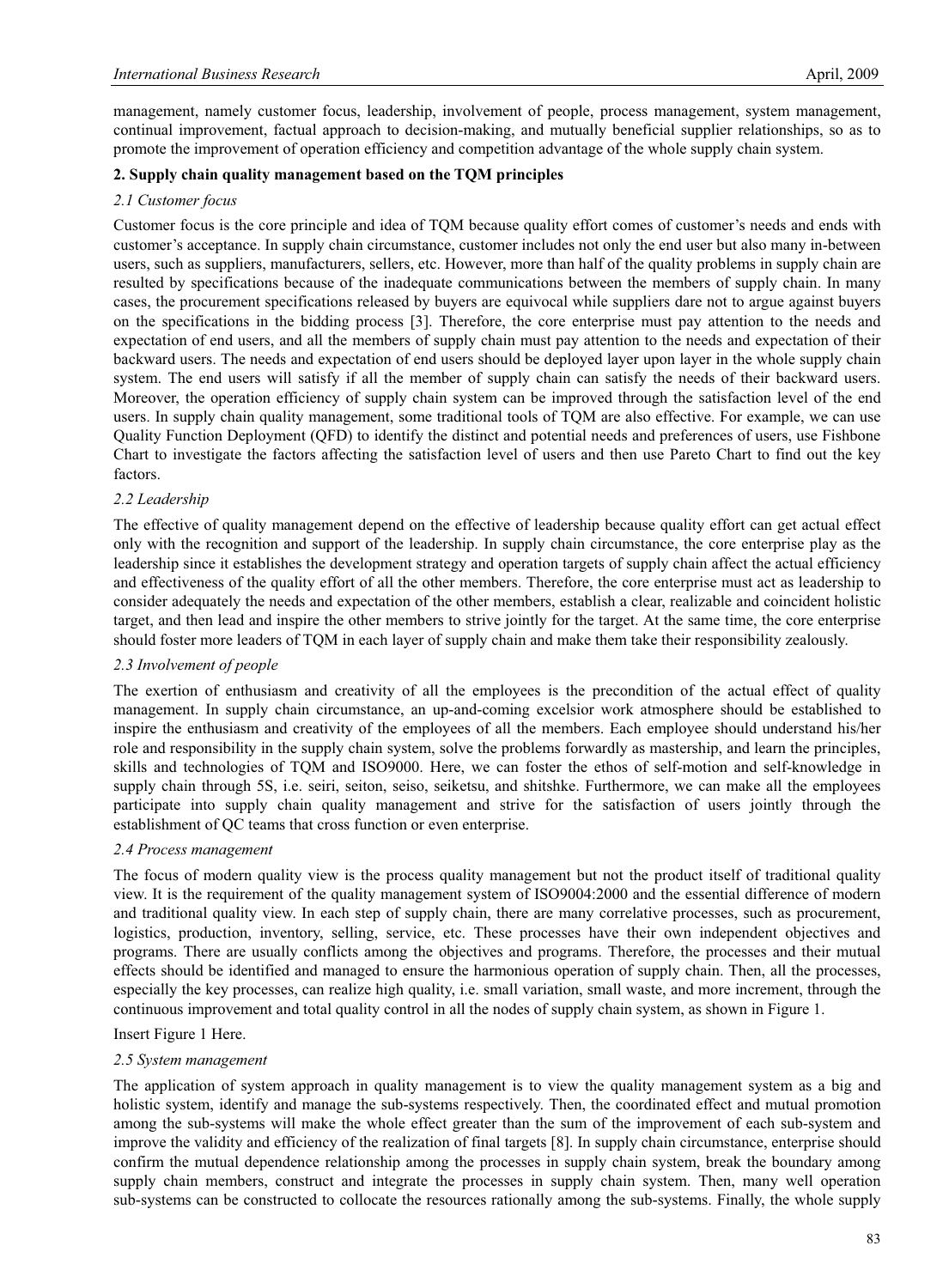chain system, including supply, transport, production, distribution, inventory, etc., can realize the target and policy of quality through the optimal operation mode.

#### *2.6 Continual improvement*

Continual improvement is one of the focuses of modern quality research and practice. Enterprise must improve the quality of product and service continually and reduce the cost to make customer satisfactory. In supply chain circumstance, the pressure of continual improvement is more and more pressing because the market competition is more and more hard. Not only the core enterprise but also the other members, such as suppliers, sellers, and logistics providers, must improve their product and service respectively so as to construct the continual improvement of products and services all over the supply chain process. Then, the continual, stable and harmonious ability of quality assurance can be established. Furthermore, the core enterprise and other members must find the ways and practices improving performance in or out of supply chain through benchmarking to make the continual improvement speed fast than the one of rivals. However, it is ironical that one of the most important reason in the predicament of Xerox, which initiated benchmarking practices, was exactly its slow reaction with the fast changing environment.

# *2.7 Factual approach to decision making*

The sufficient and adequate data and information is the foundation of making right and effective decisions. Up to now, many enterprises have began to collect and deal with all kinds of data and information by utilizing many advanced information technology, e.g., EDI, MRPII, ERP, POS, Intranet/Extranet/Internet, so as to provide foundation for making effective decision. In supply chain circumstance, enterprise should collect data and information of not only itself but also the other members of supply chain to record and analyze the current operation situation of each member. Therefore, the potential problems in any step of supply chain can be found duly according to the results of data analysis. Then, the corresponding correct and timely decision can be made to avoid or rectify the problem.

# *2.8 Mutually beneficial supplier relationships*

What impact can suppliers have in achieving quality? TQM authorities recommend that organizations work directly with raw material suppliers to ensure that their materials are of the highest quality possible [9, 10, 11]. Currently, at least 50 percent of TQM organizations collaborate with their suppliers in some way to increase the quality of component parts [12]. Often these organizations send out "quality action teams" to consult with their major suppliers. The objective is to help suppliers use TQM to analyze and improve their work processes [13]. Suppliers can contribute to quality in a number of other ways.

Therefore, the organization and its supplier are mutually dependent. Maintaining the mutually beneficial relationships between them can improve the ability of creating value both of them. In supply chain circumstance, the product quality is performed and ensured by all the members of supply chain because the production, sales and service process must be performed by all the members [14]. Therefore, the task of supply chain quality management is not only to establish the product inspection system and comprehensive evaluation system of suppliers, but also to strengthen the mutual beneficial partner relationships with suppliers. The core enterprise must realize the following activities:

- Identify and select the main suppliers, reduce the scale of supply system, and realize small supply base management;
- Investigate the requirements of customers and develop new product jointly with suppliers;
- Share information, technology, and resource with suppliers;
- Admit the improvement and achievement of suppliers;
- $\bullet$  Take joint improving activities with suppliers;

Ensure the conformity of quality system between core enterprise and the other members, including basic conformity (e.g. program files, technology specification, process interface) and advanced conformity (e.g. quality target, quality policy, and quality culture).

In fact, there is a new trend in the international practices of supply chain management. Namely, more and more large-scale enterprises have pay attention to the management and development of suppliers, e.g. providing capital, technology, human resource, equipment and training for suppliers, sending quality teams to help suppliers improve their processes, and sharing the yields of continual improvement with suppliers.

#### **3. Concluding remarks**

The series standards of ISO9000 are made for the standardization of quality management and quality assurance. Therefore, in supply chain circumstance, the implementation of ISO9000 is the basic assurance for an enterprise to provide acceptable product or service and improve the quality level in a certain supply chain. The application of the eight modern TQM principles of ISO9000 in supply chain quality management will promote the improvement of operation efficiency and competition ability of the whole supply chain system.